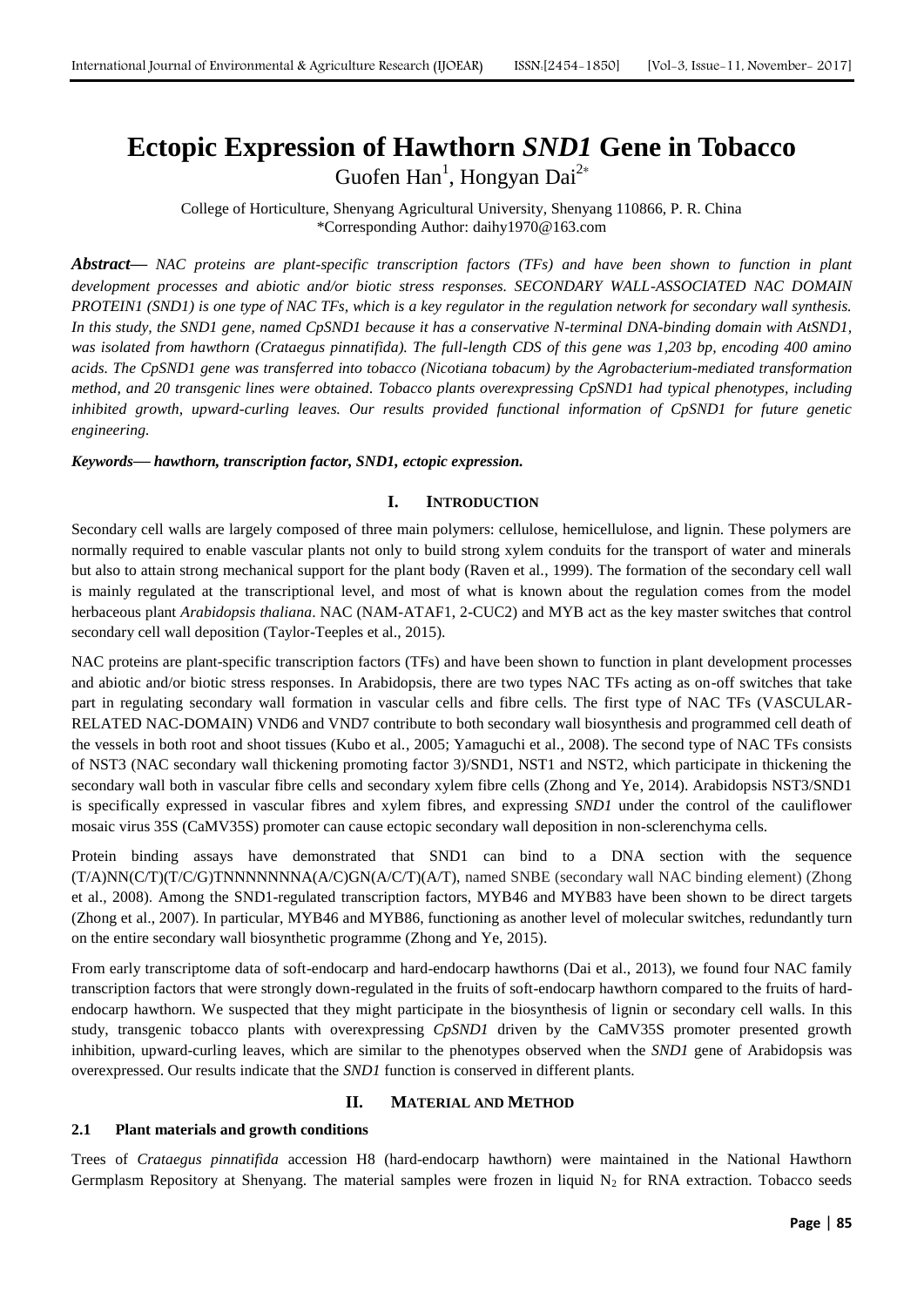(*Nictiana tabacum*) were surface-sterilized and sown on MS medium with 16 h light/8 h dark period at 25 °C. One month old sterile tobacco plants were used for transformation.

#### **2.2 Nucleic acid extraction**

Both genomic DNA and Total RNA were extracted from plant material using the modified CTAB method (Chang et al., 2007). And the RNA samples were treated with DNase I (TaKaRa, Dalian, China) for 4 h.

#### **2.3 Isolation and sequence analysis of** *CpSND1*

The first-strand cDNA was synthesized with PrimeScript™ 1st Strand cDNA Synthesis Kit (TaKaRa, Dalian, China). According to the assembled contig sequence of transcriptome data, specific primers were designed to obtain the full length of hawthorn *SND1*. The primers used to amplify *SND1* were 5'-CGCCATATGTCTGATGATCAAAT-3' and 5'-CGGGTACCTTACACCGACAAGTGGC-3'. The PCR cycle profile was: an initial denaturation of 95°C for 5 min; 34 cycles of 95°C for 45 s, 58°C for 30 s and 72°C for 1 min; a final extension of 72°C for 10 min. The cDNA product was cloned into pMD18-T vector (TaKaRa, Dalian, China) and sequenced.

#### **2.4 Overexpression vector construction**

To overexpress the *CpSND1* gene in plants, coding sequence fragment of *CpSND1* was insert into plant expression vector pRI101-GFP, contain a cauliflower mosaic virus 35S (CaMV35S) promoter and the nopaline synthase terminator. The reconstructed plasmid pRI101-CpSND1 was introduced into *Agrobacterium tumefaciens* strain EHA105 using the freezethaw transformation method.

#### **2.5** *Agrobacterium***-mediated transformation**

To generate transgenic tobacco plants, leaf discs of tobacco were transformed by the *A. tumefaciens* EHA105(pRI101- CpSND1) mediated transformation method described by Horsch et al., 1985. The putative transgenic tobacco plants selected with kanamycin (30 mg/L) were further identified by PCR and RT-PCR analysis and then were chosen for further experiments.

#### **2.6 Identification of transgenic plants by PCR**

The polymerase chain reaction (PCR) analysis was performed with isolated genomic DNA to check for the presence of the transgene in the putative transformed plants. The primers were 35S-F: 5'-ATGACGCACAATCCCACTATCCT-3' and RV: 5'-CAGGAAACAGCTATGAC-3'. The PCR cycle profile was: an initial denaturation of 95°C for 5 min; 34 cycles of 95°C for 45 s, 58°C for 30 s and 72°C for 1 min; a final extension of 72°C for 10 min. The amplified products were analyzed byelectrophoresis in 1.2% (w/v) agarose gels.

## **2.7 qRT-PCR**

First-strand cDNA was synthesized using the PrimeScript RT Reagent Kit with gDNA Eraser (Perfect Real Time) (TaKaRa, Dalian, China). The reverse transcription products of cDNA, diluted four times, were used as the template for quantitative PCR. Reactions were set up with SYBR Green Fast qPCR Mix (TaKaRa, Dalian, China) according to the manufacturer's instructions in a total volume of 20  $\mu$ l with each primer at 0.2  $\mu$ M. The amplification programme was as follows: one cycle of 30 s at 95°C followed by 40 cycles of 5 s at 95°C and 10 s at 60°C. All reactions were run in triplicate, and average values were calculated. Relative expression levels of target genes and SD values were calculated using the  $2^{-\Delta\Delta Ct}$ method (Livak and Schmittgen, 2001).

# **III. RESULTS AND DISCUSSION**

#### **3.1 Isolation and sequence characteristics of** *CpSND1* **gene**

In our early study (Dai et al., 2013), we found four NAC family transcription factors that were strongly down-regulated in the fruits of soft-endocarp hawthorn compared to the fruits of hard-endocarp hawthorn. According to the conservative NAC domain of these TFs, we aligned NAC TFs in other species, which all contained a similar NAC DNA-binding domain, by the NCBI and PLAZA web blast. Because *AtSND1* was the first key switch involved in secondary wall formation, and we also found that the 8\_Unigene\_BMK.37276  $[log2(S7/H8) = -6.31]$  gene was the most homologous to *AtSND1*, so we named the 8\_Unigene\_BMK.37276 gene as *CpSND1*. The full-length CDS of *CpSND1* gene was 1,203 bp, encoding 400 amino acids (Figure1). The amino acid sequence alignment showed that CpSND1 had a highly conserved NAC DNA-binding domain (Figure 2). These bioinformatic results revealed that CpSND1 may have a similar function as AtSND1.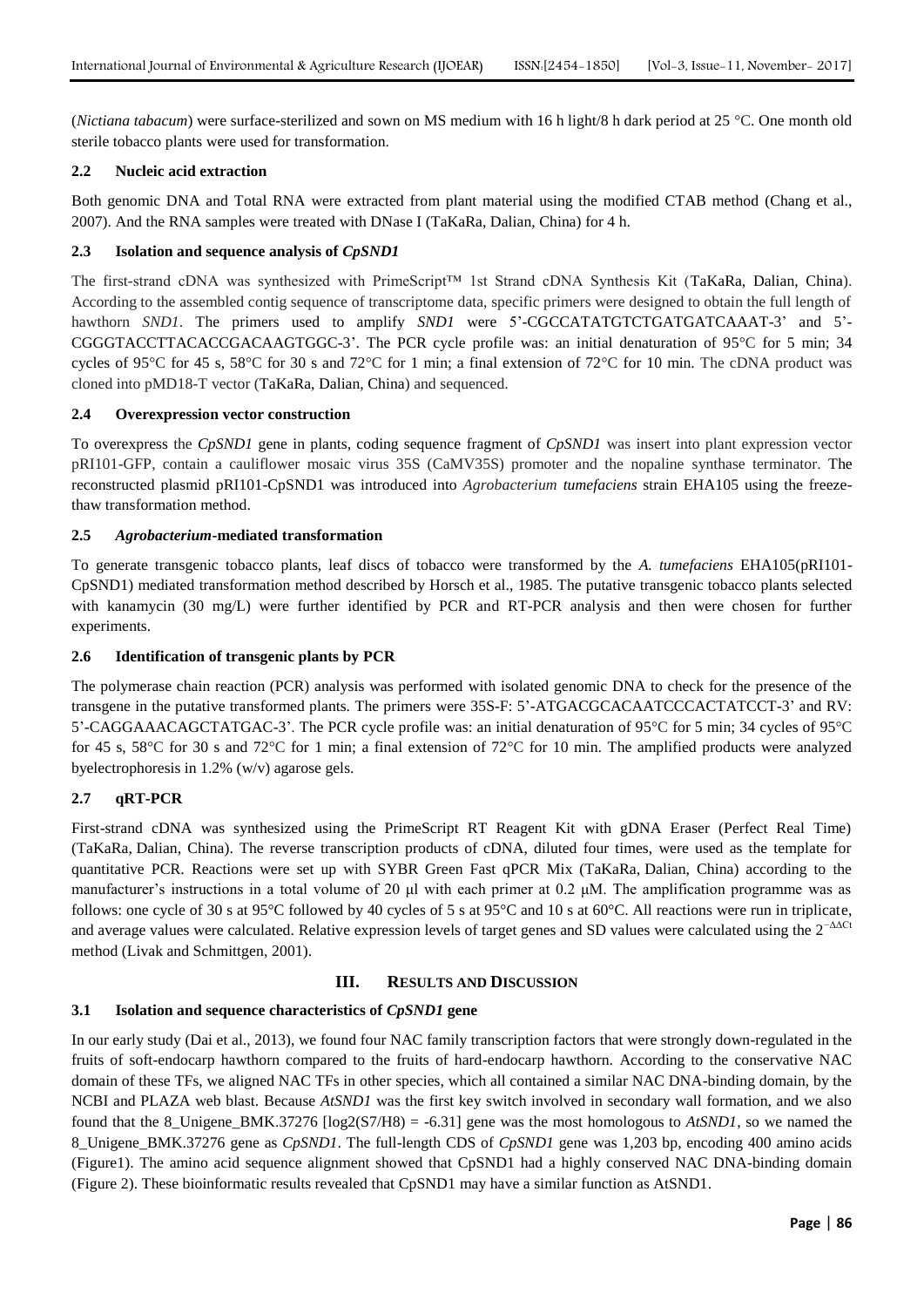```
S
               S
                  S
                    M G
                          E S\mathbf{M}T E D
                                           \mathbf{G}49
                                                  V
                                                        \mathbf{C}\mathbb{R}V
                                                                   \mathbf{K}\mathbf{K}K NL N Y N G R T T C K L E N Q D Q S L T N N N I S E R F N H L CCAAGGCTTGAGAGCCCAACTCTTCCAACCTTCCCCCCTTCGACCAGGAACGTAGCTTCCAAGCGTGCTATTCGGCCATTGATGACATG
PRICE SPITILIPING LIPATED QUERS FRACTISATION DUE TRANSFORMATION DE TRANSFORMATION DE TRANSFORMATION DE TRANSFORMATION DE TRANSFORMATION DE TRANSFORMATION DE TRANSFORMATION DE TRANSFORMATION DE TRANSFORMATION DE TRANSFORMAT
TELEVIS AND TRANSPORTED TO A SUBDIVISION CONTROL IN CONTRACT TO BE TO BE TO BE TO BE TO BE TO BE TO BE TO BE TO BE TO BE TO BE TO BE TO BE TO BE TO BE TO BE TO BE TO BE TO BE TO BE TO BE TO BE TO BE TO BE TO BE TO BE TO BE
R T S R S S D H Q S E<br>TCATCGGACCCGCTTTGCCACTTGTCGGTGTAA
                                V
                                        N E N D
                                                    L W
                                                          N FT
                                                                        \overline{\mathbf{s}}\overline{\mathbf{s}}Y
                                      \, {\bf N}KS
                                                                               S
   S
      D P
            L C H L
                        \mathcal{S}
```
**FIGURE 1 NUCLEOTIDE SEQUENCE OF CDS AND AMINO ACID OF SND1 IN HAWTHORN**



**FIGURE 2 MULTIPLE SEQUENCE ALIGNMENT ANALYSIS OF HAWTHORN SND1 AND NAC DOMAIN PROTEINS FROM OTHER PLANTS**

### **3.2 Transformation of tobacco with** *CpSND1* **gene**

To elucidate the biological function of the *CpSND1* gene, an over-expression vector containing full CDS of *CpSND1* gene was constructed and introduced into *A. tumefaciens* strain EHA105. Transgenic lines were obtained by *Agrobacterium*mediated transformation with leaf discs as explants (Figure 3).



**FIGURE 3: TRANSGENIC PLANTS REGENERATION FROM LEAF DISCS OF TOBACCO**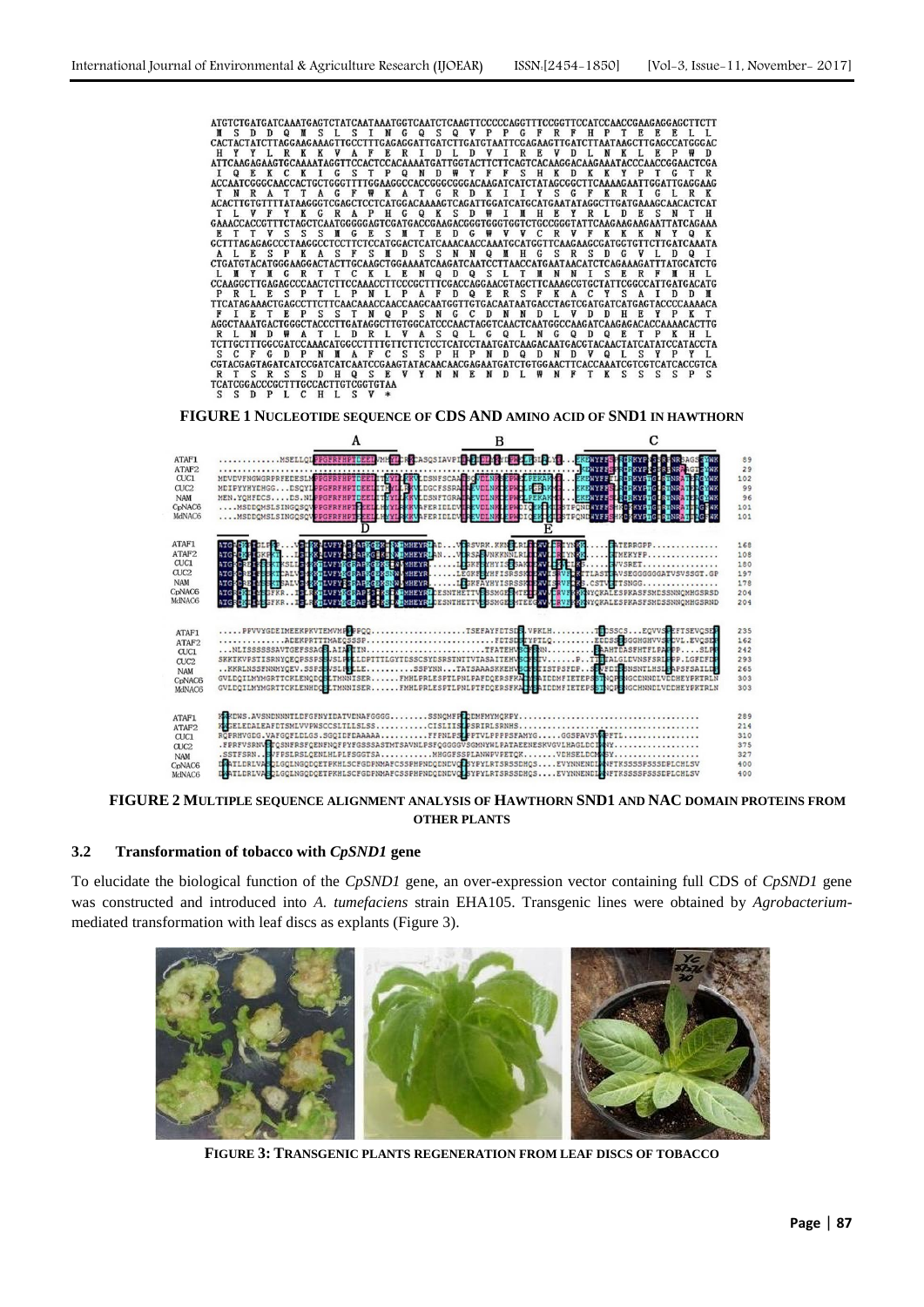To confirm the presence of the *CpSND1* gene, genomic DNAs of the kanamycin-resistant plants and non-transformed control plants were isolated. PCR analysis resulted in the expected size for the amplified fragment. No amplified product was detected in the samples containing DNA isolated from non-transformed control plants (Figure 4). Twenty transgenic lines were identified.



**FIGURE 4: PCR ANALYSIS OF TRANSGENIC PLANTS OF TOBACCO. W: WATER; CK: NON-TRANSGENIC PLANT; M: MARKER, LINE 1~20: TRANSGENIC PLANTS**

#### **3.3 Ectopic expression of CpSND1 induced curled leaves and stunted growth in tobacco**

The transgenic plants and non-transgenic plants were transplanted into pots in greenhouse at the same time. Forty days after transplantation, the phenotypes were investigated. Compared with the non-transgenic plants, the transgenic plants were smaller and exhibited stunted growth. The leaves of transgenic plants were upward-curled. These phenotypes induced by *CpSND1* were similar to those induced by *AtSND1* in Arabidopsis (Zhong et al., 2006). Ninety days after transplantation, the difference on phenotypes was more obvious (Figure 5).

To check the relationship of *CpSND1* expression level with phenotype, the transcription level of *CpSND1* gene in tobacco were analyzed by qRT-PCR. Six transgenic lines were selected, as showed in Figure 6, the expressions of *CpSND1* were detected in leaves of all transgenic plants with different levels, while it could not detected in non-transgenic plants.



**FIGURE 5 THE PHENOTYPES OF TRANSGENIC PLANTS AND NON-TRANSGENIC CONTROL (LEFT) OF TOBACCO**



FIGURE 6 THE EXPRESSION LEVELS OF CPSND1 IN TRANSGENIC TOBACCO PLANTS. CK1 AND CK2: NON-TRANSGENIC **PLANTS, LINE 1~6: TRANSGENIC PLANTS**